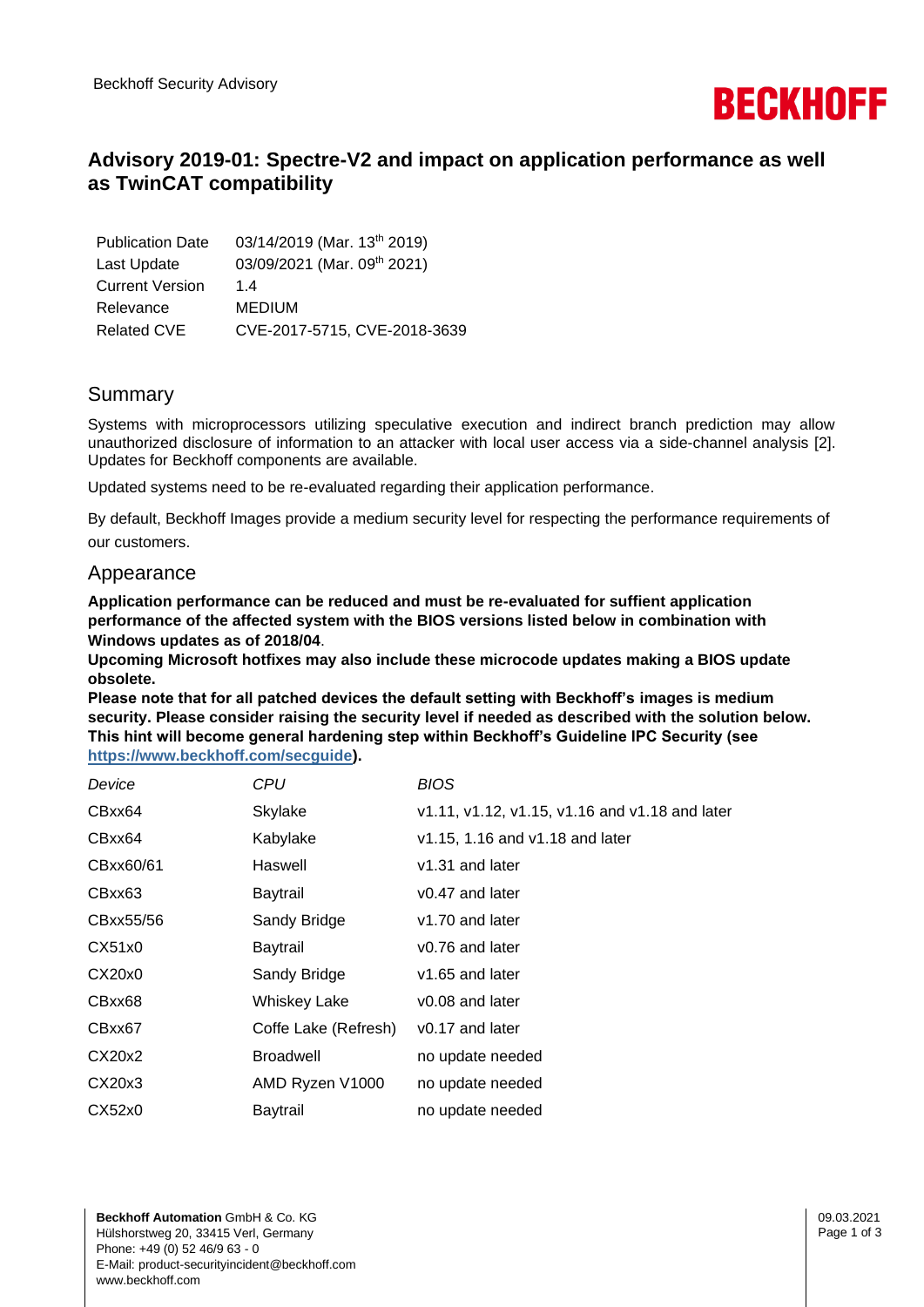# **BECKHOFF**

| Operating system                                  | Classification           | <b>Update Catalog</b> |
|---------------------------------------------------|--------------------------|-----------------------|
| Windows 7 for x86-based Systems                   | Monthly Rollup           | KB4093118             |
| Windows 7 for x64-based Systems                   | <b>Monthly Rollup</b>    | KB4093118             |
| Windows Embedded Standard 7 for x86-based Systems | Monthly Rollup           | KB4093118             |
| Windows Embedded Standard 7 for x64-based Systems | <b>Monthly Rollup</b>    | KB4093118             |
| Windows Server 2008 R2 for x64-based Systems      | Monthly Rollup           | KB4093118             |
| Windows 10 Version 1607 for 32-bit Systems        | <b>Cumulative Update</b> | KB4093120             |
| Windows 10 Version 1607 for x64-based Systems     | <b>Cumulative Update</b> | KB4093120             |
| Windows Server 2016 for x64-based Systems         | <b>Cumulative Update</b> | KB4093120             |

## **Description**

Systems mentioned above with microprocessors utilizing speculative execution and indirect branch prediction may allow unauthorized disclosure of information to an attacker with local user access via a side-channel analysis [2].

Beckhoff provides a BIOS update on demand against Spectre-V2. To determine the correct BIOS version contact the service department (service@beckhoff.com) by providing the serial number of the IPC.

As a result, software applications have lower performance when Spectre-V2 protection is enabled. This must be considered when upgrading.

## Solution

Apply these BIOS and operating system updates as described above to fix Spectre-V2.

After such updates, the performance and security relevant settings can be set. Disabling the Spectre-V2 protection restores the performance to its default. The "Mitigate" setting ensures the high-performance with medium operating system security. Beckhoff will deliver the mitigate settings by default.

The following registry entries can be adapted according to the requirements:

[HKEY\_LOCAL\_MACHINE\SYSTEM\CurrentControlSet\Control\Session Manager\Memory Management]

Default protection (all Spectre-V2 protection active) => delete these entries, if existing:

- FeatureSettingsOverride
- FeatureSettingsOverrideMask

#### To enable default mitigations for CVE-2017-5715 (Spectre Variant 2) and CVE-2017-5754 (Meltdown)

| FeatureSettingsOverride     | REG DWORD | 0x00000000 |
|-----------------------------|-----------|------------|
| FeatureSettingsOverrideMask | REG DWORD | 0x00000003 |

#### To disable mitigations for CVE-2017-5715 (Spectre Variant 2), default by Beckhoff images

▪ FeatureSettingsOverride REG\_DWORD 0x00000001